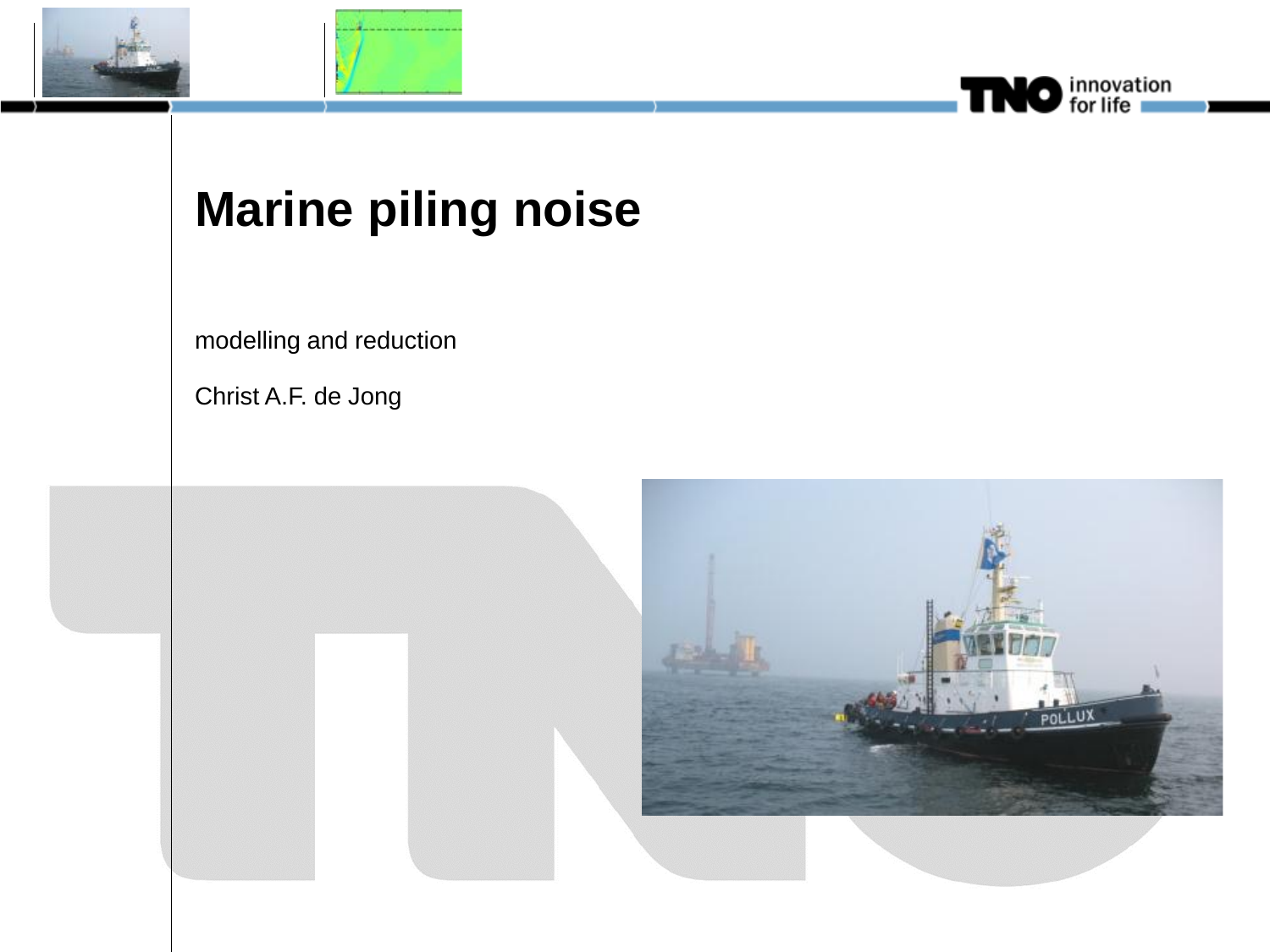



**TNO** innovation

#### **TNO (Netherlands Organization for Applied Scientific Research)**

 $\overline{2}$ 

"T*NO connects people and knowledge to create innovations that boost the sustainable competitiveness of industry and well-being of society."*

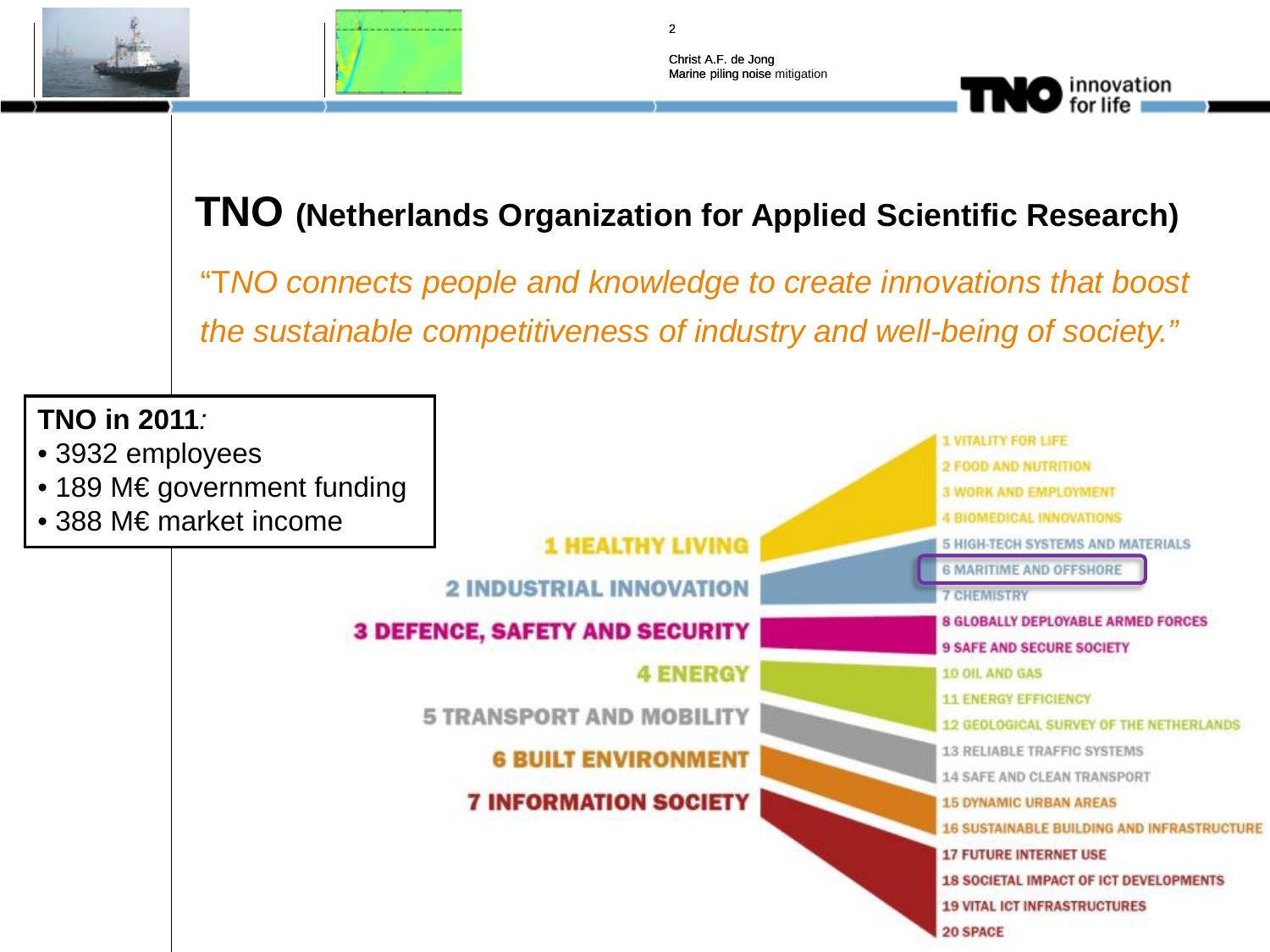





### **Contents**

- 1. Piling noise mechanisms and modelling
- 2. Noise mitigation results (Germany)



#### **Acknowledgements**:

Mario Zampolli, Marten Nijhof, Michael Ainslie, Erwin Jansen, Fred Middeldorp (TNO)

Dick Hazelwood, Steve Robinson, Pete Theobald (NPL), Paul Lepper (Loughborough Univ.)

Bob Jung (IHC Hydrohammer)

NL Ministry of Infrastructure and the Environment

Fabian Wilke, Karin Kloske & Michael Bellmann, May 2012: *ESRa – Evaluation von Systemen zur Rammschallminderung an einem Offshore-Testpfahl*  ([http://www.offshore-stiftung.com/60005/Uploaded/Offshore\\_Stiftung%7CESRa\\_TechnischerAbschlussbericht.pdf\)](http://www.offshore-stiftung.com/60005/Uploaded/Offshore_Stiftung%7CESRa_TechnischerAbschlussbericht.pdf)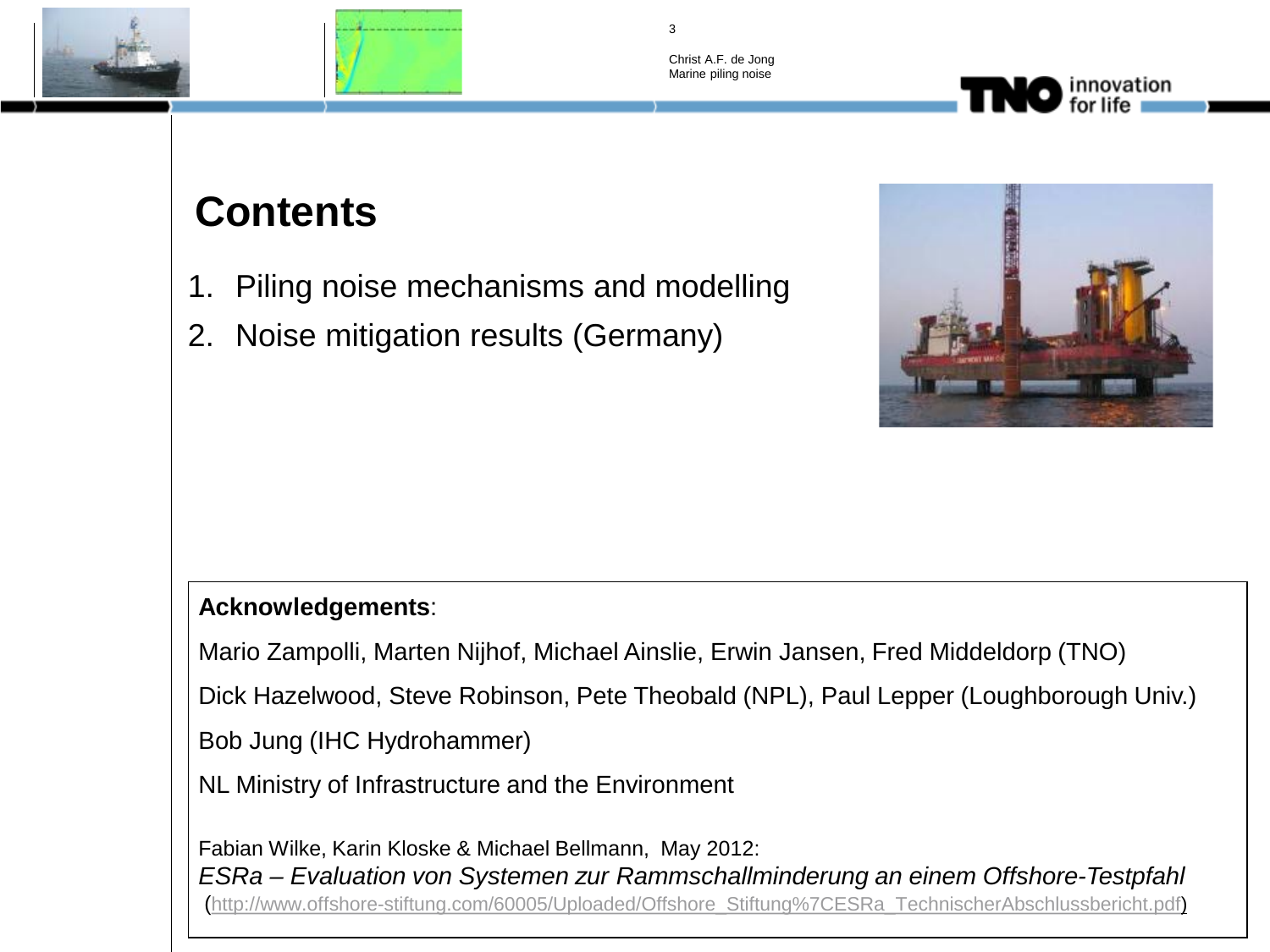



### **Why reducing marine piling noise?**

- **Widespread concern about ecological impact**
- *EU Marine Strategy Framework Directive*:
	- Monitor the number of pile driving days per year per area

#### *Netherlands*

- ▶ No impact pile driving between January 1<sup>st</sup> and July 1<sup>st</sup>
- If Just one building project at a time

#### *Germany*

- ◆ UBA advice [\(http://www.umweltdaten.de/publikationen/fpdf-l/4118.pdf\)](http://www.umweltdaten.de/publikationen/fpdf-l/4118.pdf)
	- Single strike unweighted SEL at 750 m  $<$  160 dB re 1  $\mu$ Pa<sup>2</sup>s
	- Single strike peak to peak sound pressure level at 750 m
		- $<$  190 dB re 1  $\mu$ Pa<sup>2</sup>



innovation

4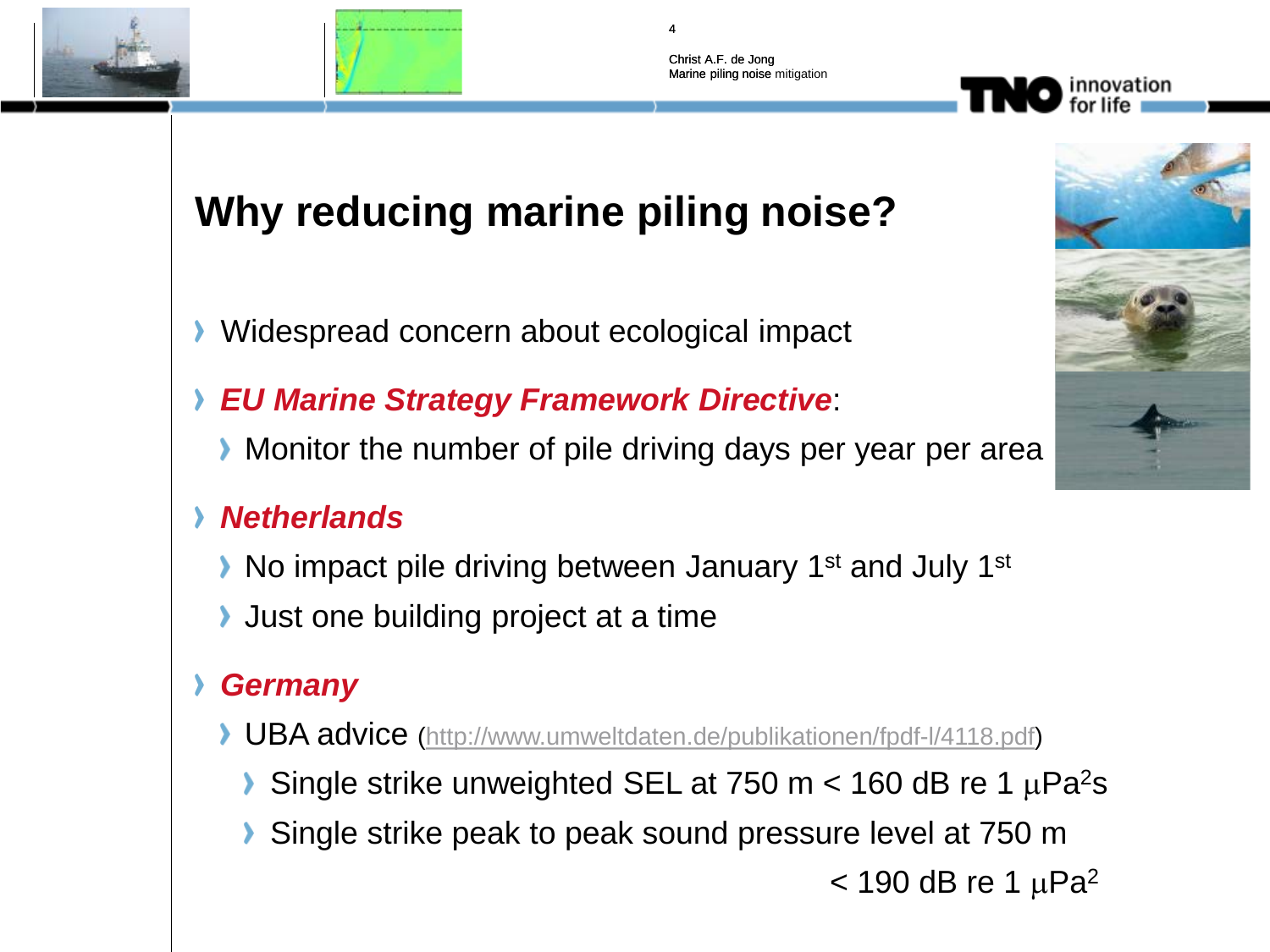



5

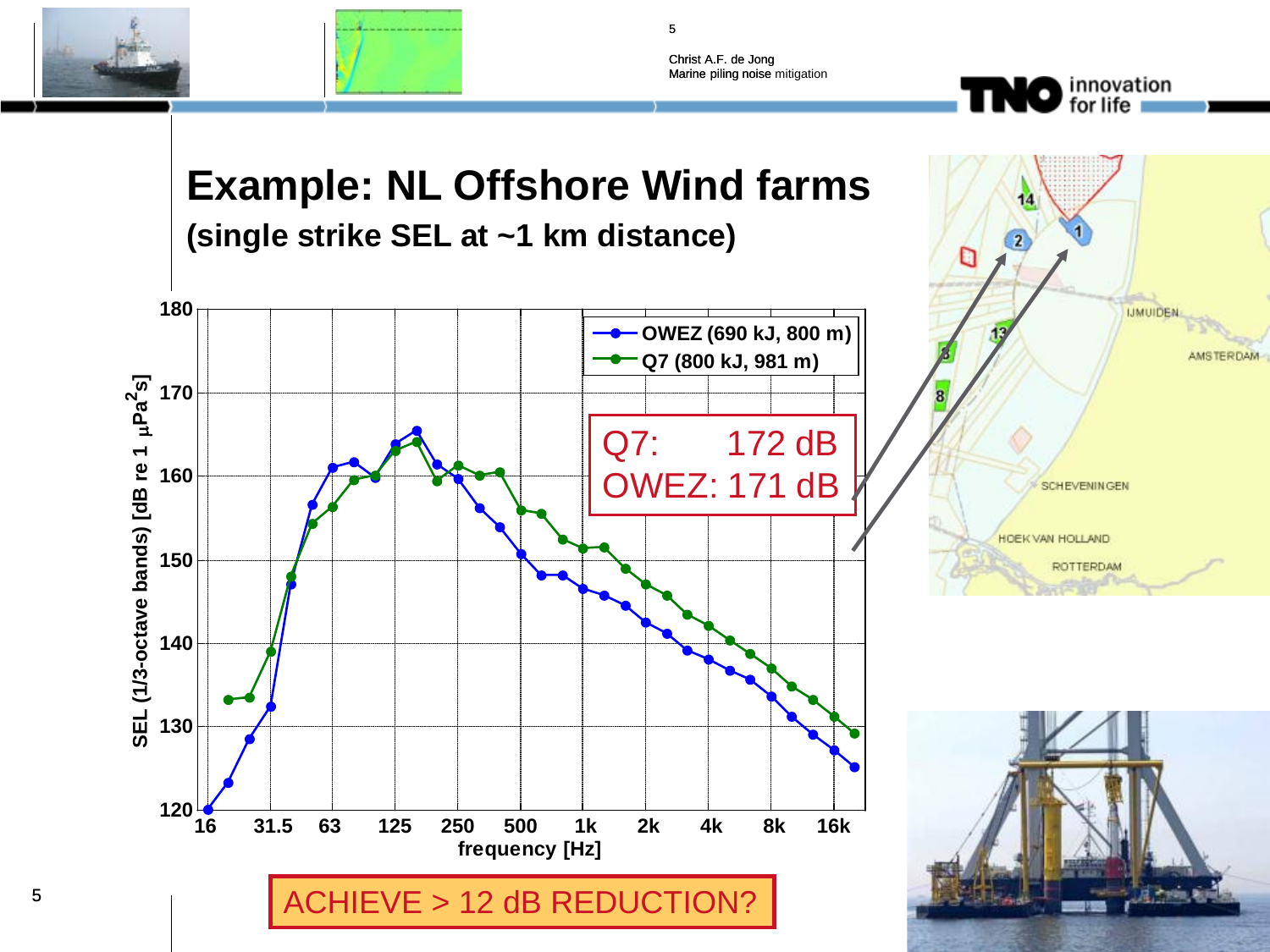



**TNO** innovation

### **NL R&D "Ecological Monitoring Wind at Sea"**

6

#### Reports published September 2011:

[http://www.noordzeeloket.nl/ihm/themas/Shortlist\\_Ecologische\\_Monitoring\\_Wind\\_op\\_Zee/](http://www.noordzeeloket.nl/ihm/themas/Shortlist_Ecologische_Monitoring_Wind_op_Zee/)

- **[Masterplan Ecologische Monitoring Wind op Zee](http://www.noordzeeloket.nl/ihm/Images/Masterplan Ecologische Monitoring Wind op Zee_tcm25-4988.pdf)**
- **[Standard for measurement and monitoring of underwater noise](http://www.noordzeeloket.nl/ihm/Images/Standard for measurement and monitoring of underwater noise Part I physical quantities and their units_tcm25-5012.pdf)  [Part I physical quantities and their units](http://www.noordzeeloket.nl/ihm/Images/Standard for measurement and monitoring of underwater noise Part I physical quantities and their units_tcm25-5012.pdf)**
- **[Standard for measurement and monitoring of underwater noise](http://www.noordzeeloket.nl/ihm/Images/Standard for measurement and monitoring of underwater noise%2C Part I_tcm25-5011.pdf)  [Part II procedures for measuring underwater noise in connection](http://www.noordzeeloket.nl/ihm/Images/Standard for measurement and monitoring of underwater noise%2C Part I_tcm25-5011.pdf)  [with offshore wind farm licensing](http://www.noordzeeloket.nl/ihm/Images/Standard for measurement and monitoring of underwater noise%2C Part I_tcm25-5011.pdf)**
- **[Final \(short\) report on TTS in seals & a porpoise](http://www.noordzeeloket.nl/ihm/Images/Final (short) report on TTS in seals %26 a porpoise_tcm25-4979.pdf)**
- **[Effect of piling noise on the survival of fish larvae \(pilot study\)](http://www.noordzeeloket.nl/ihm/Images/Effect of piling noise on the survival of fish larvae (pilot study)_tcm25-5013.pdf)**

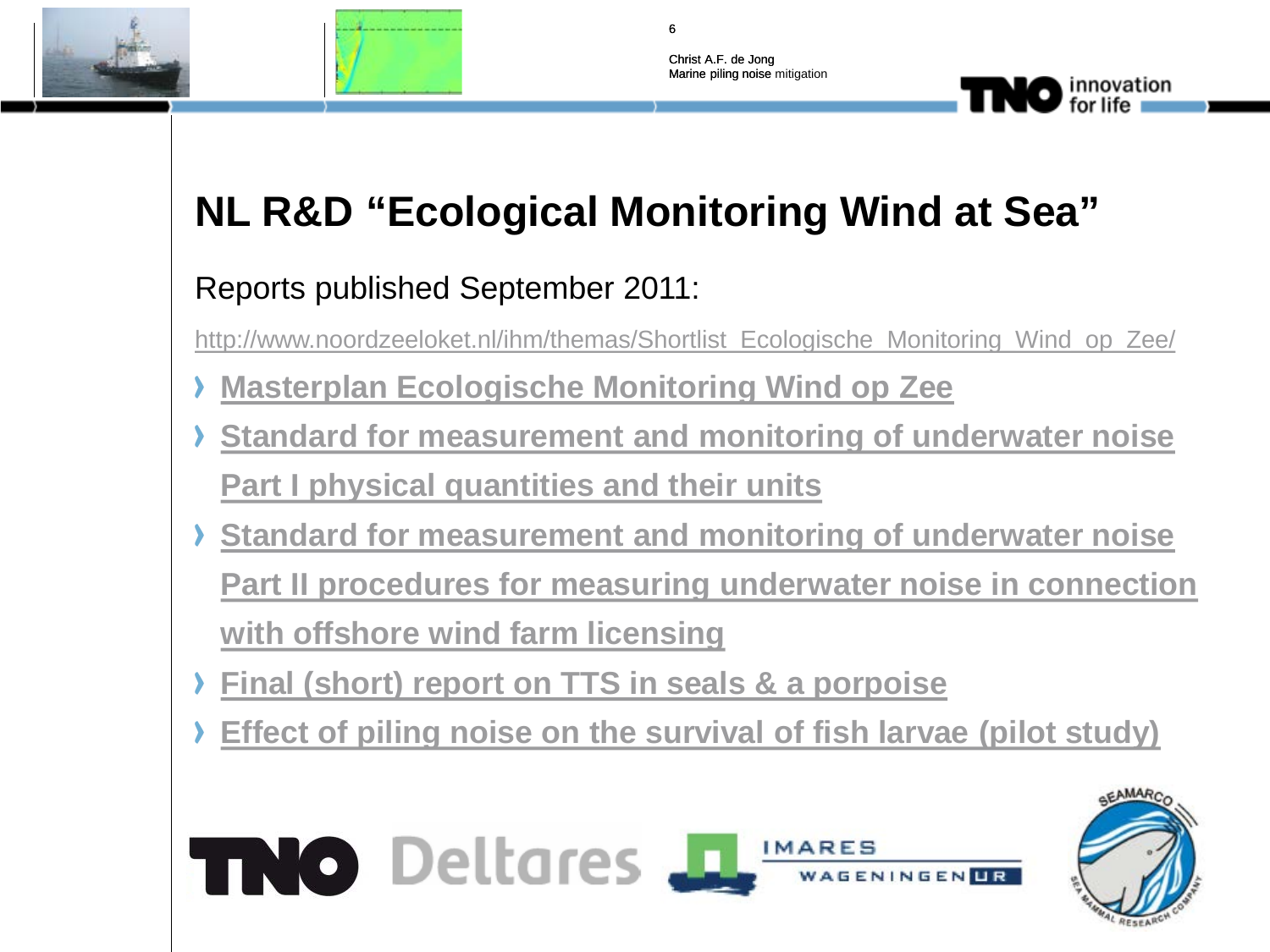



7

### **Acoustical modelling**

- Environmental Impact Assessment  $\rightarrow$  'noise maps'
	- Single stroke SEL (*behavioural effects*)
	- Cumulated SEL (physiological effects, static or moving animals)
- Project optimization
	- Design mitigation measures
	- Predict effectiveness



Single stroke unweighted SEL distribution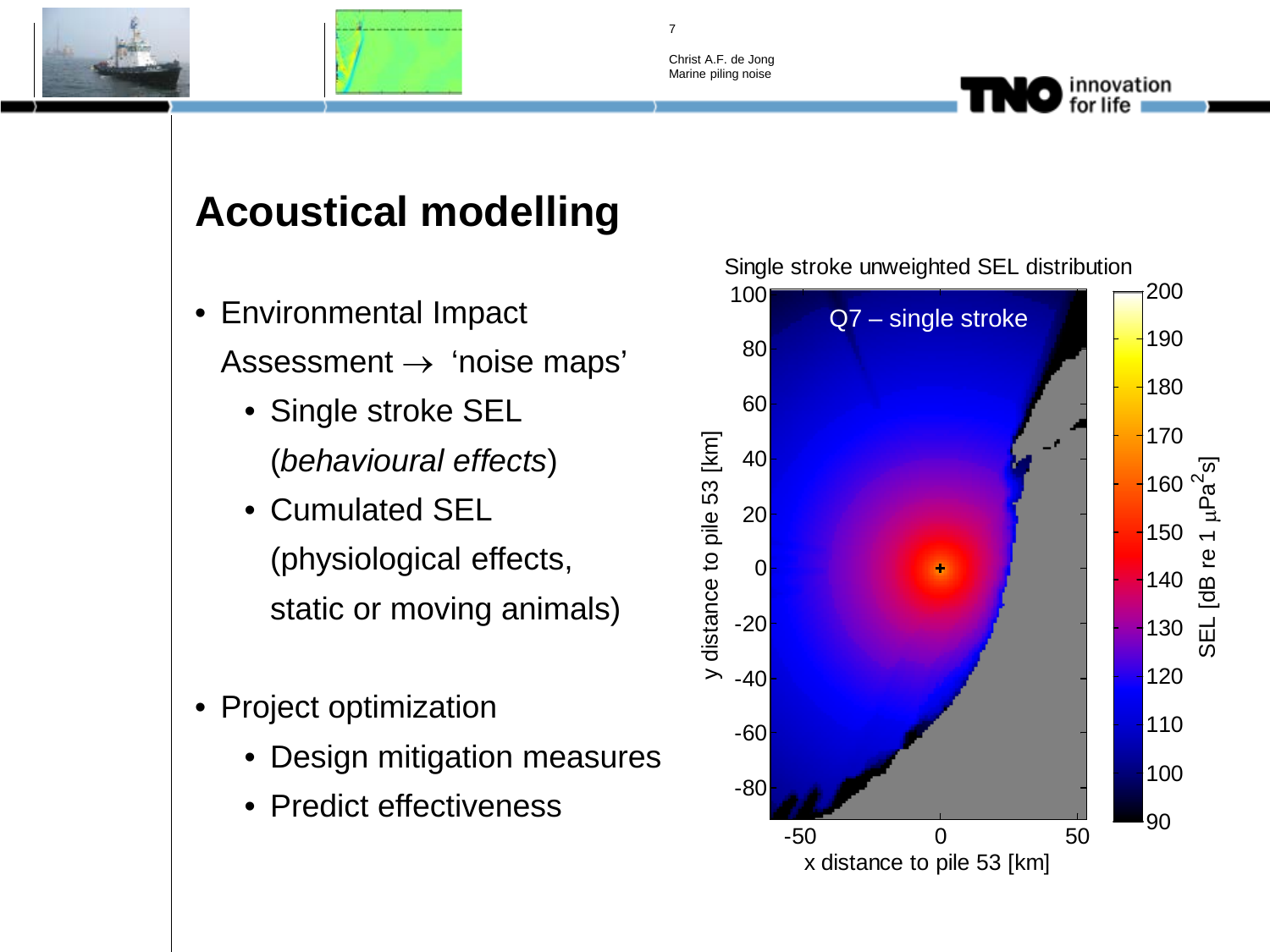



8

### **Source level of pile driving noise in water?**

- Transient:  $SEL = SL_F PL$ ⊁
- $\blacktriangleright$  Published measurement of  $SL_F$ 
	- From Q7 wind farm construction \*
	- Point source assumed, far from boundaries ≻
	- Needs to be made more realistic  $\rightarrow$  physical modelling



\*M. A. Ainslie et al, 'What is the Source Level of Pile Driving Noise in Water?', Aquatic Noise, Cork (2010)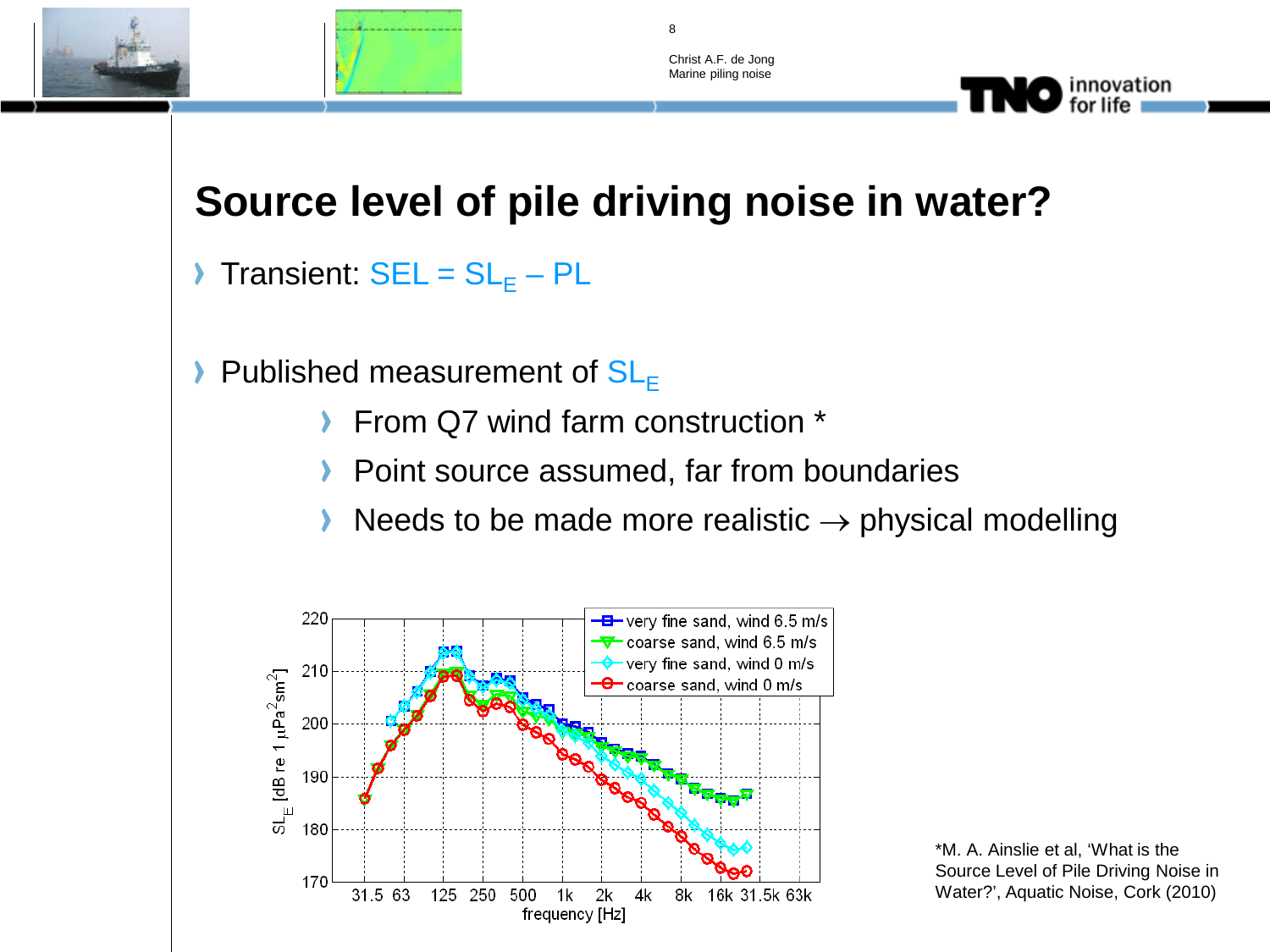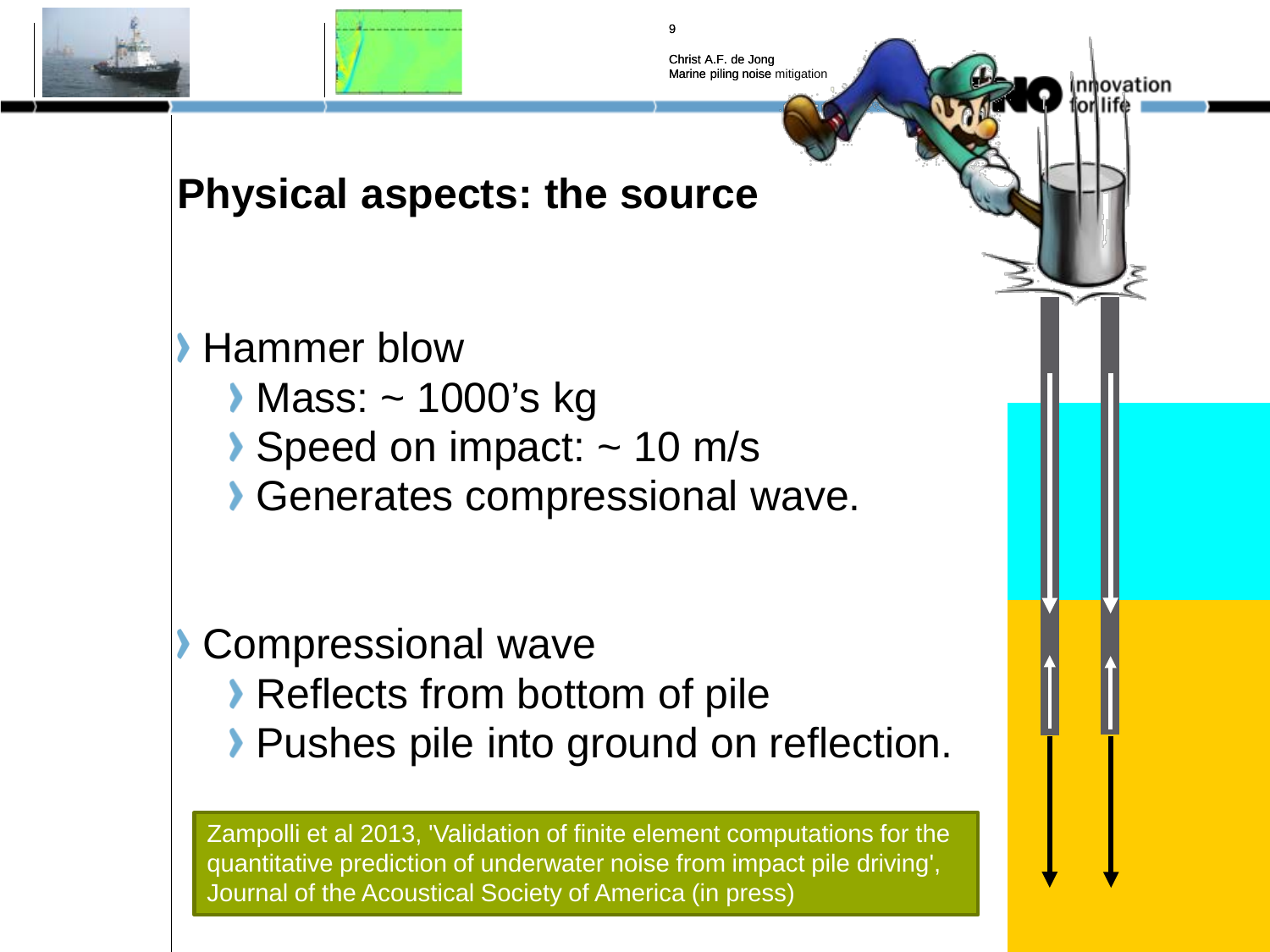



Christ A.F. de Jong

10

Marine piling noise mitigation

## **Sound radiation**

- Compressional wave:
	- Generate radial displacement (Poisson contraction).  $\leftrightarrow$
	- Sound radiation
- Sound propagation through the water:  $\lambda$ 
	- The sound radiated by the pile bounces through the waveguide, reflecting from the boundaries.
	- **Energy flow between water and sediment.**

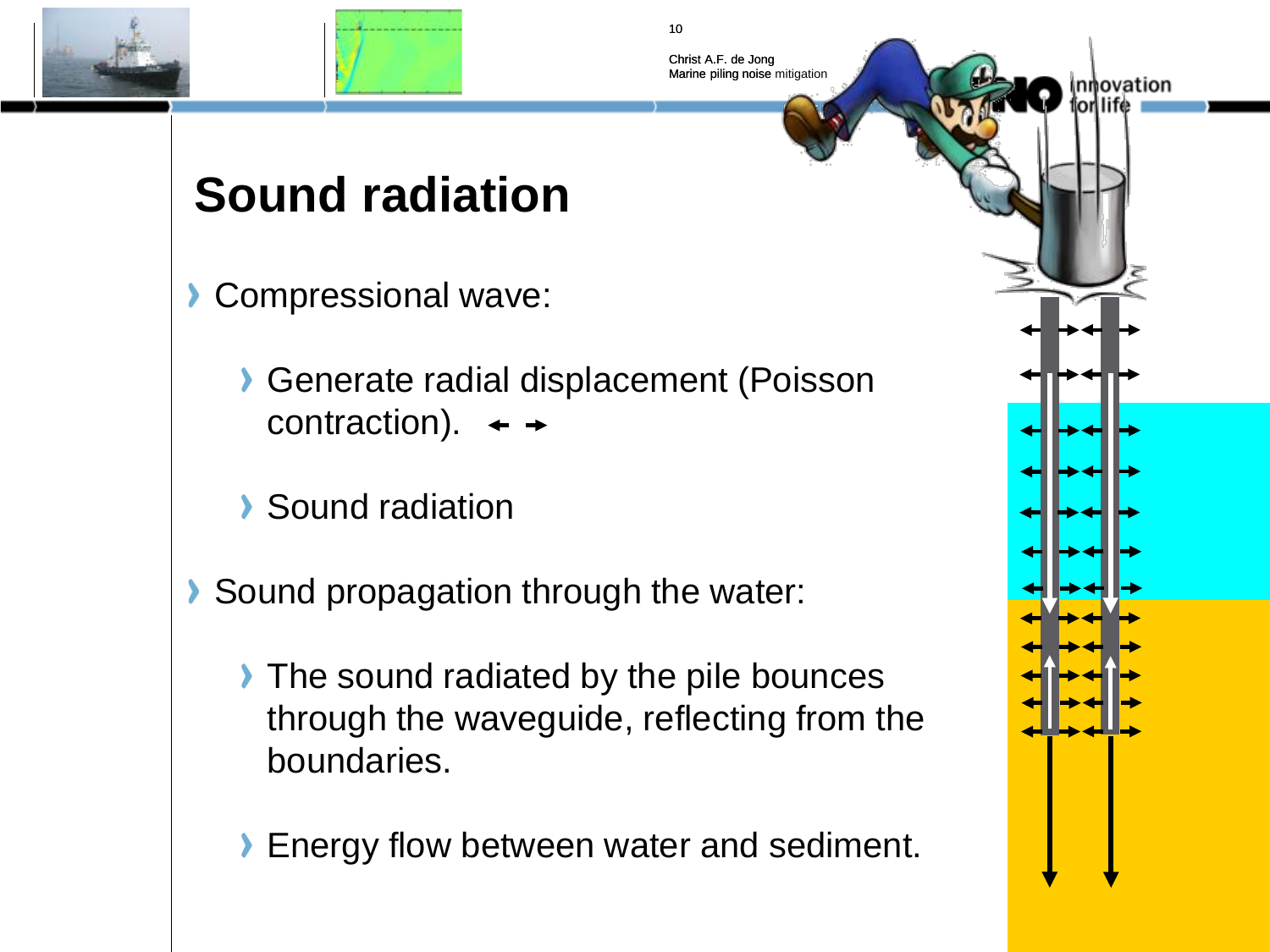



innovation

11

### **Modelling pile driving noise Hybrid local model & propagation model**

- Model the pile and its "near" surroundings using a full wave structural acoustic model, here a finite-element (FE) model.
- **Compute the acoustic field far away from the pile using a high fidelity** (and fast) propagation model.\*

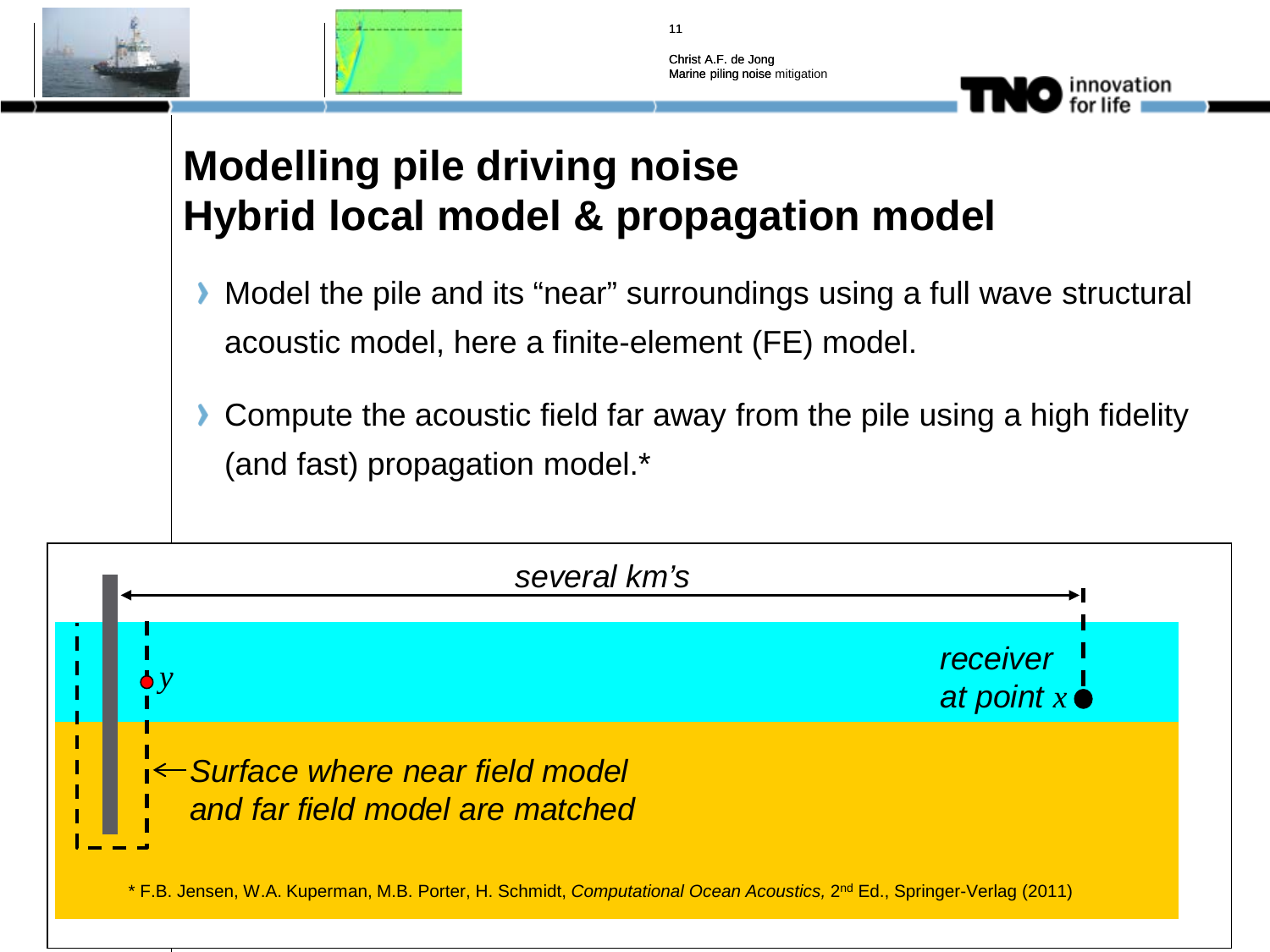



12

Christ A.F. de Jong Marine piling noise

## **Finite Element Model**

- **Example 2** Linear, axially symmetric, frequency domain
- Elastic solid / fluid domains У
	- ▶ Coupling: conservation of normal force/velocity
		- slip in tangential direction
	- Sediment / pile friction modelled as equivalent damping in the steel (buried section)
- **Perfectly Matched Layers\* (PML)**
- Comsol 3.5a FE model
- Matlab pre- and post-processing

\* J.P. Berenger, *J. Comp. Phys*. **114** (1994) , and M. Zampolli *et al.*, *J. Acoust. Soc. Am.* **122** (2007)

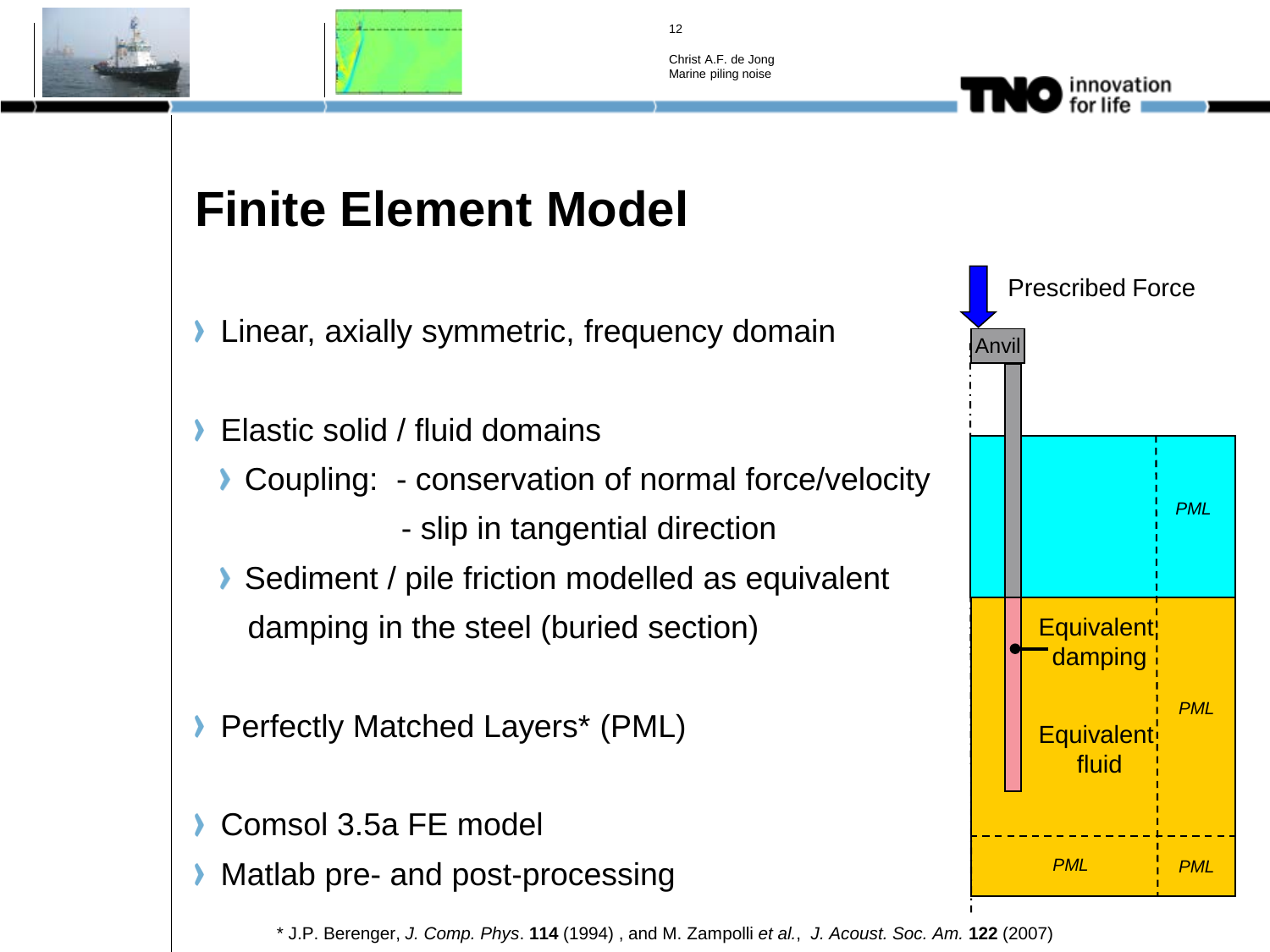



innovation<br>for life

### **Model versus measurements 'Kinderdijk'**



13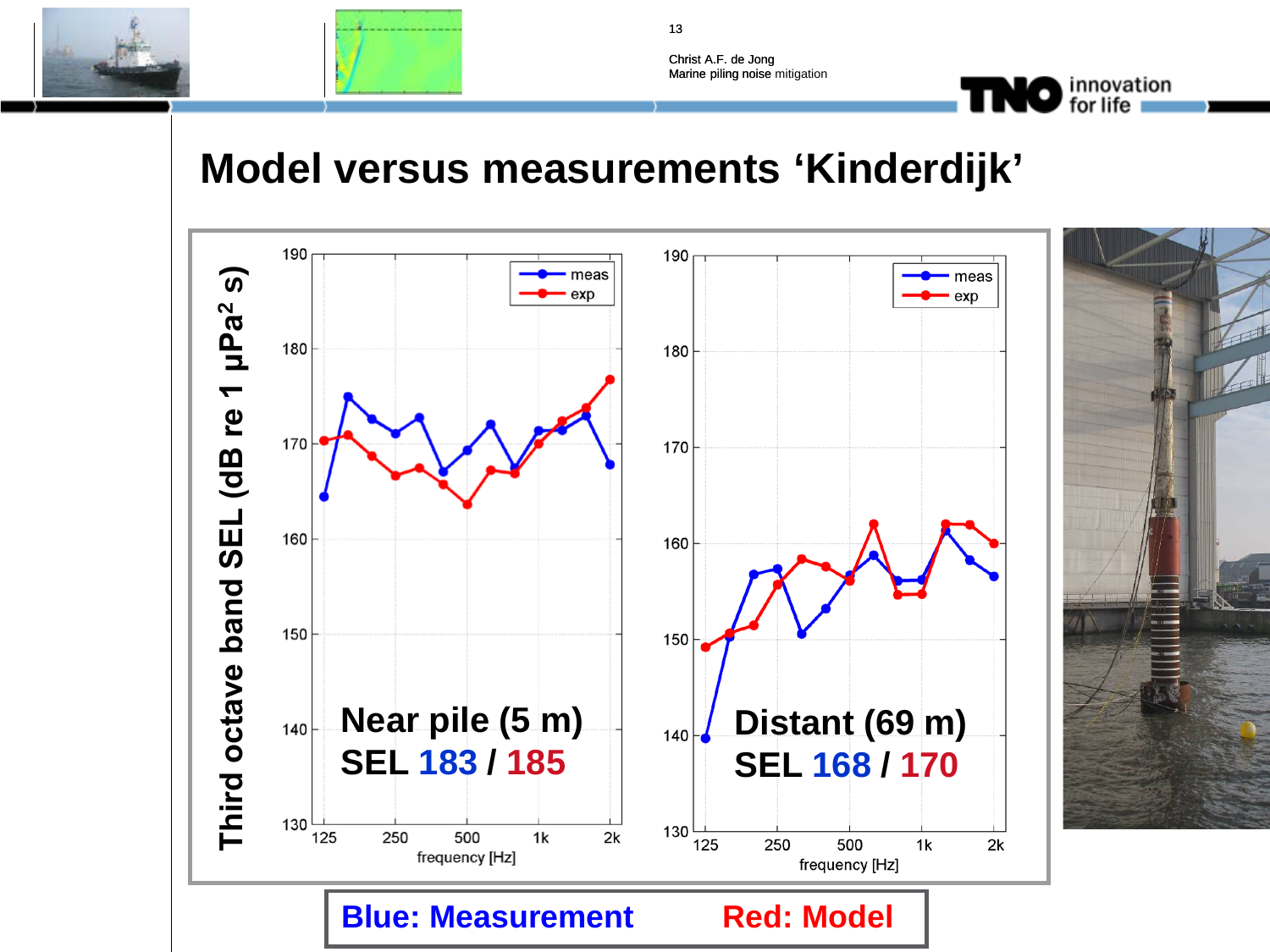



Christ A.F. de Jong

14

Marine piling noise mitigation

### **Challenges for modelling**

- **Representative Forcing function**
- **Modelling /accounting for the anvill**
- **Modelling / accounting for friction between sediment** and pile: now a loss factor for the buried pile section
- Coupling with 'noise mapping' model and the coupling with 'noise mapping' model





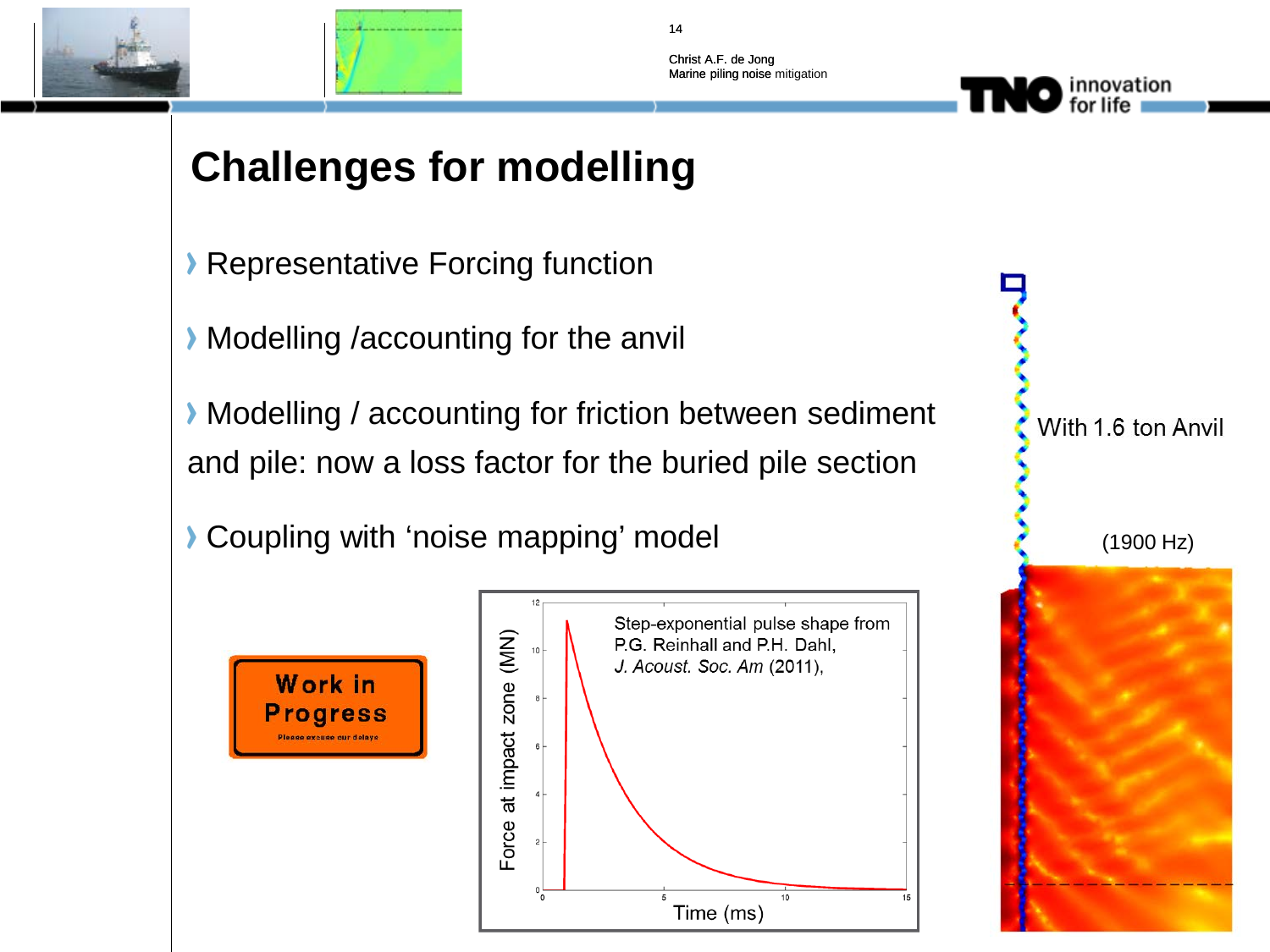



15



#### **Options for mitigation**

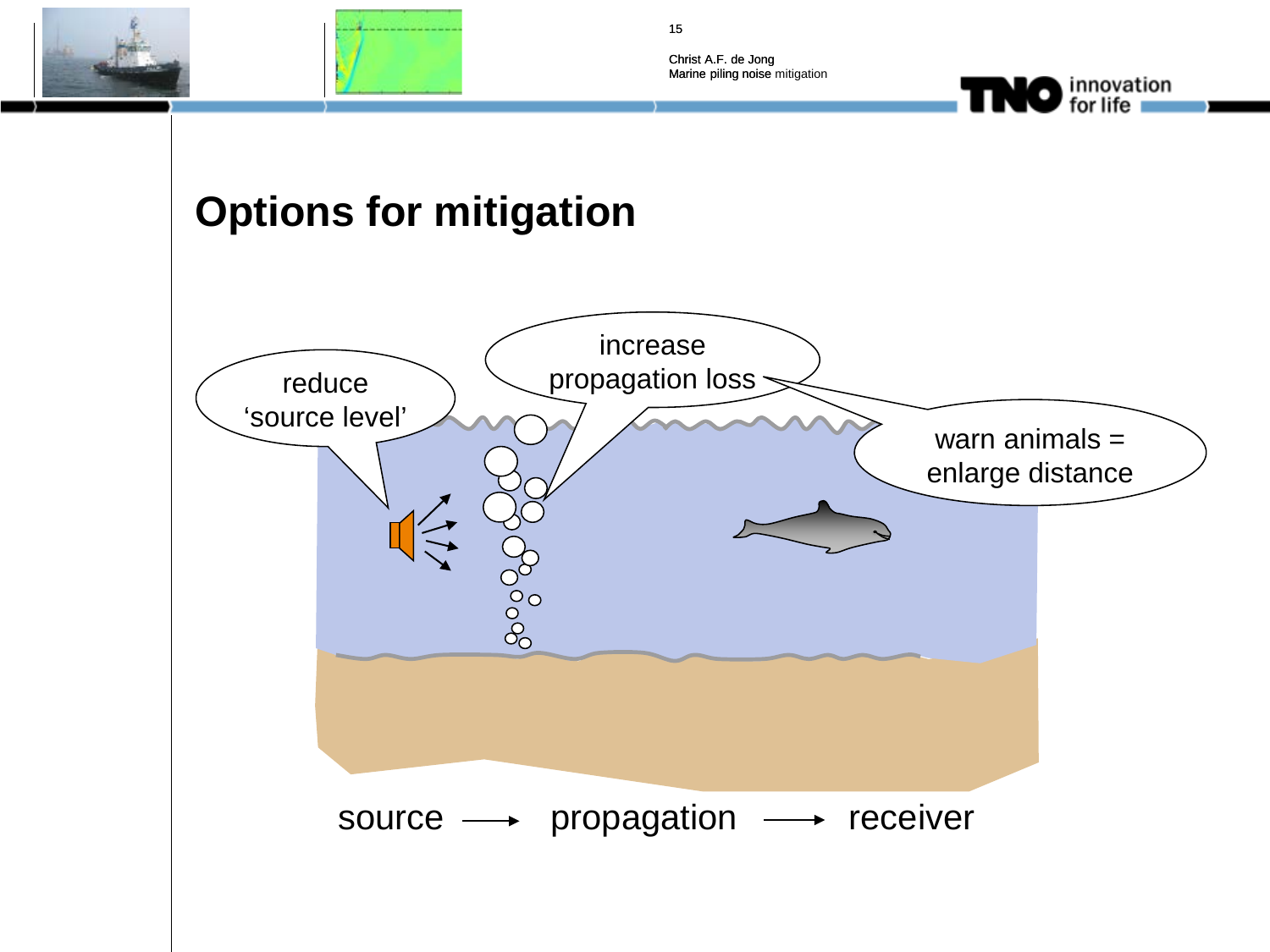



16

Christ A.F. de Jong Marine piling noise

# **Germany: ESRa tests (2011)**

- 1. The noise mitigation screen (NMS) from company IHC.
- 2. The fire hose system (FHS) of company Menck.
- 3. The Little Bubble Curtain (LBC) company Weyres.
- 4. The Weyres BeKa-Shell
- 5. The Hydro Sound Damper (HSD) of TU Braunschweig / Dr. Elmer













| Position               | N 53 59.877<br>E 10 54.489 |
|------------------------|----------------------------|
| <b>Diameter</b>        | 2.2 m                      |
| Height above waterline | 5.5 <sub>m</sub>           |
| Water depth            | 8.5 <sub>m</sub>           |
| Embedment into soil    | ca. 65.0 m                 |
| <b>Wall thickness</b>  | 50.0 mm                    |

Menck MHU 270 T, max. 300 kJ

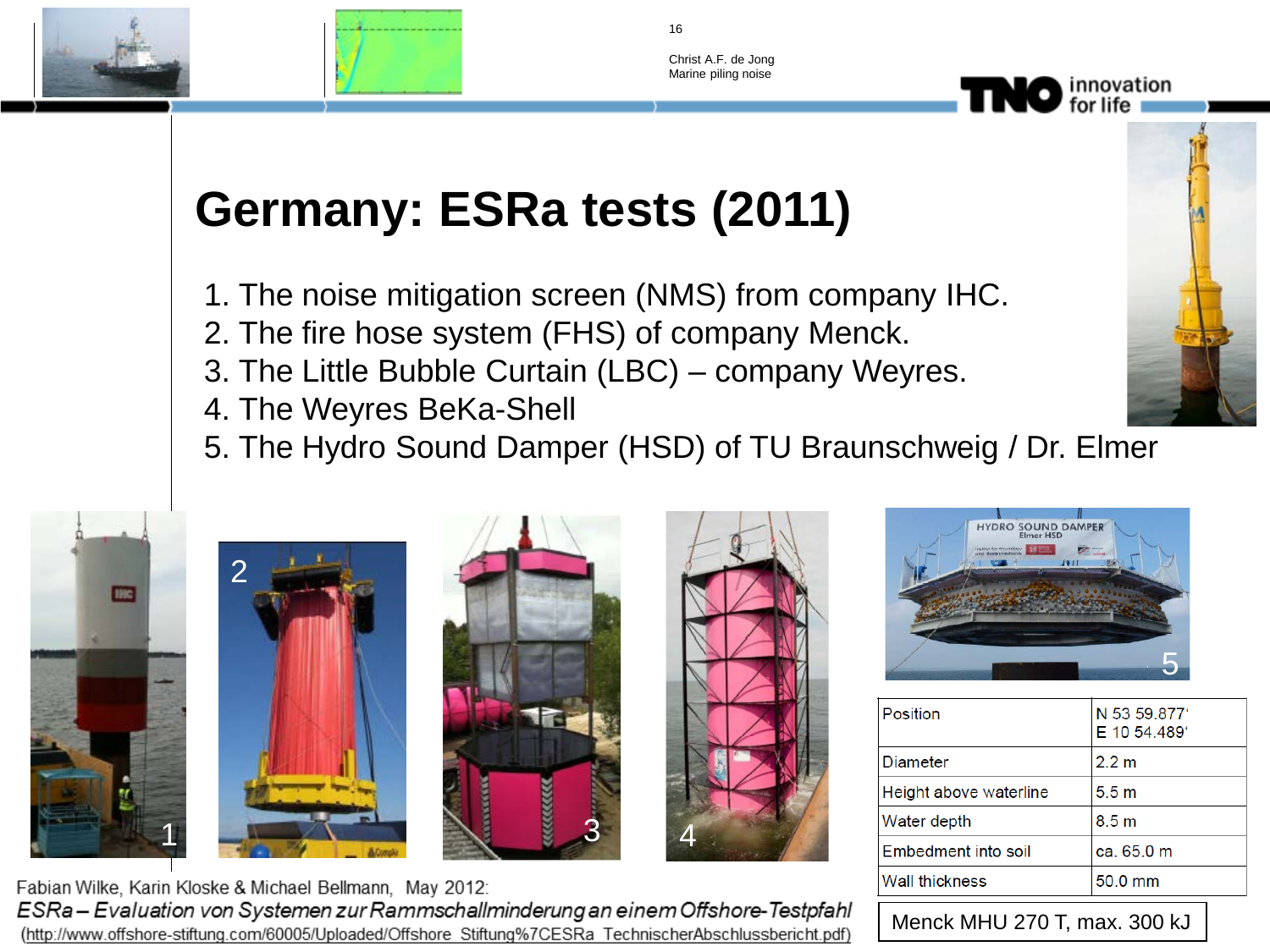



innovation<br>of the state of the state of the state of the state of the state of the state of the state of the state of the

17

## **Germany: ESRa tests (2011)**

*Acoustic insertion loss (ΔSEL) in 1/3 octave bands at 750 m distance*



Fabian Wilke, Karin Kloske & Michael Bellmann, May 2012: ESRa - Evaluation von Systemen zur Rammschallminderung an einem Offshore-Testpfahl (http://www.offshore-stiftung.com/60005/Uploaded/Offshore Stiftung%7CESRa TechnischerAbschlussbericht.pdf)